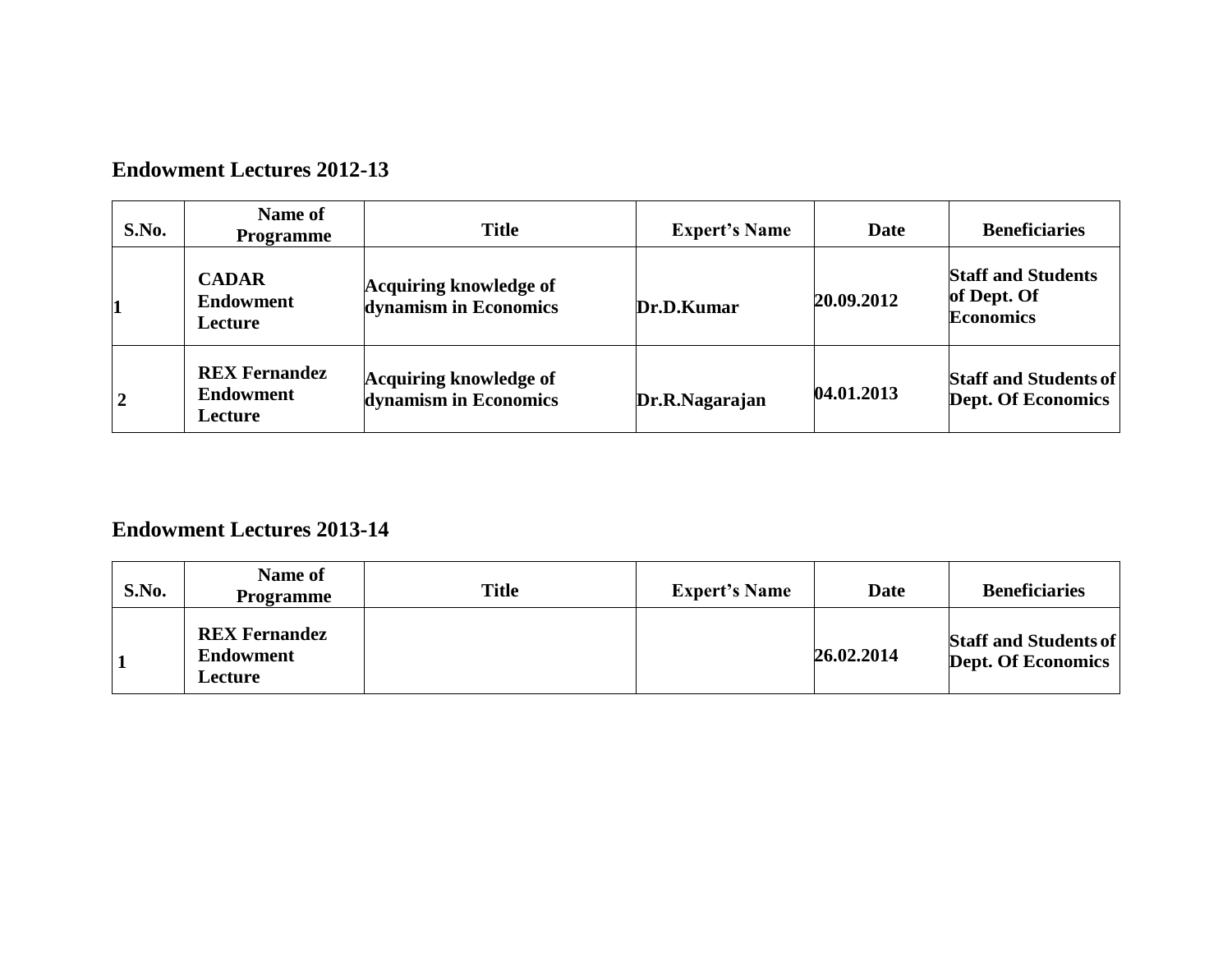# **Endowment Lectures 2014-15**

| S.No. | Name of the Endowment/<br>Conference/Workshops/,<br><b>MoUs activity</b> | Date       | Speaker's name<br>and affiliation                                                                                                                                                                   | <b>Title of the Talk</b>                                                                                                             | <b>Beneficiaries</b>                                                             |
|-------|--------------------------------------------------------------------------|------------|-----------------------------------------------------------------------------------------------------------------------------------------------------------------------------------------------------|--------------------------------------------------------------------------------------------------------------------------------------|----------------------------------------------------------------------------------|
| 1.    | <b>CADAR Endowment</b><br>Lecture                                        | 24.09.2014 | <b>Dr.Prasant Kumar</b><br>Panda Assistant<br><b>Professor and</b><br><b>Coordinator, School of</b><br><b>Social Science and</b><br><b>Humanities, Central</b><br>University,<br>Thiruvarur 610 101 | <b>Economic Growth and</b><br><b>Social Sector</b><br><b>Developments: From the</b><br>perspective of Sen-<br><b>Bhagwati Debate</b> | <b>Staff and</b><br><b>Students</b><br>of Dept.<br>Of<br><b>Economics</b>        |
| 2.    | <b>Rex Fernandez</b><br><b>Endowment</b><br><b>Lecture</b>               | 12.01.2015 | <b>SHYJAN.D</b><br><b>Assistant Professor,</b><br>Department of<br><b>Economics, University of</b><br>Calicut, Dr.John Mathai<br>Centre,<br><b>Trissur</b>                                          | "Growth, Employment<br>and Inequality:<br><b>Challenges before the</b><br><b>Contemporary Indian</b><br>Economy"                     | <b>Staff and</b><br><b>Students</b><br>of Dept.<br><b>Of</b><br><b>Economics</b> |

# **Endowment Lectures 2015-16**

| S. No<br>Name of the<br>Speaker's name and<br>Endowment/<br><b>Title of the Talk</b><br><b>Date</b><br>affiliation<br>Conference/Workshops/,<br><b>MoUs activity</b> | <b>Beneficiaries</b> |
|----------------------------------------------------------------------------------------------------------------------------------------------------------------------|----------------------|
|----------------------------------------------------------------------------------------------------------------------------------------------------------------------|----------------------|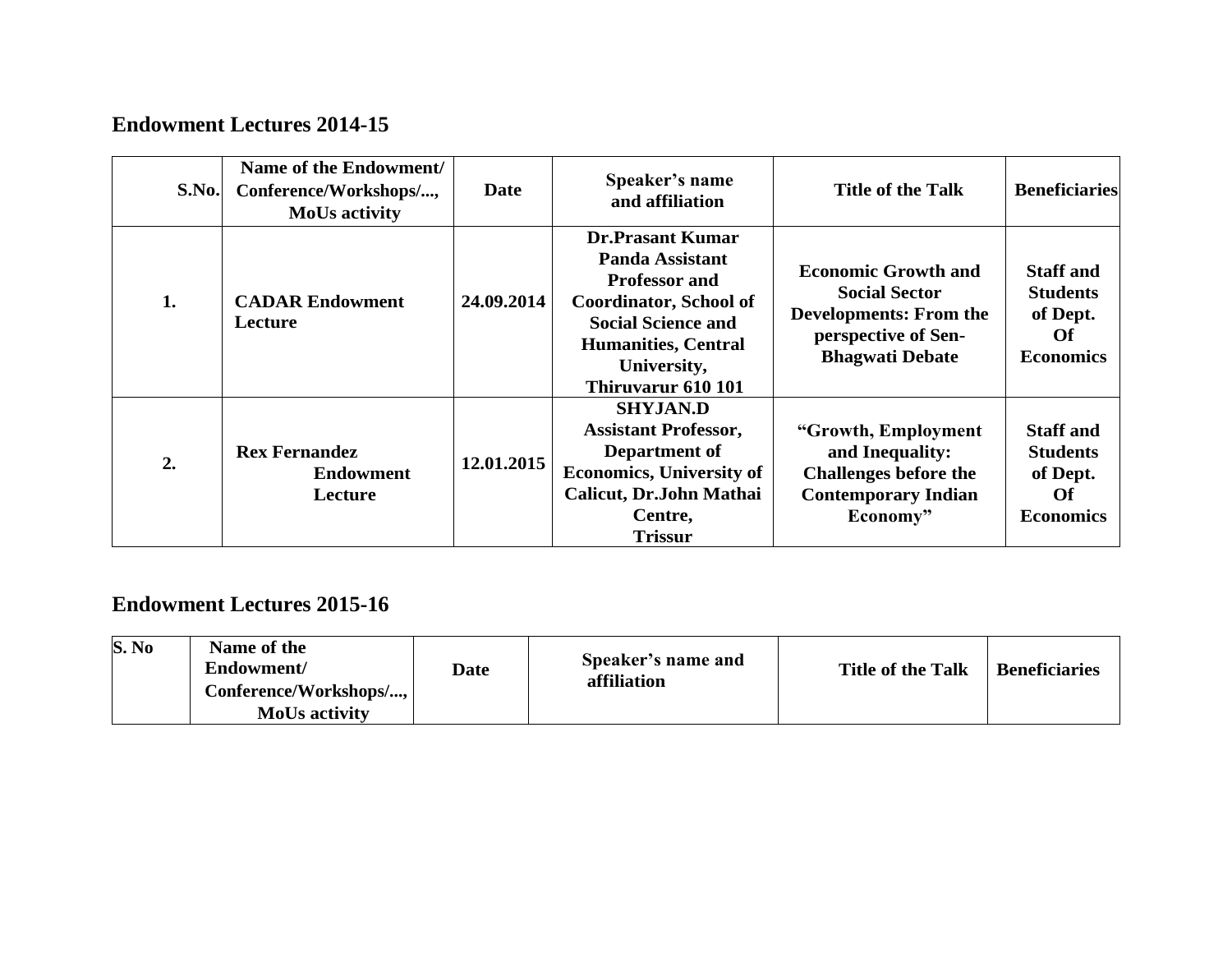| ı. | <b>CADAR Endowment</b><br><b>Lecture</b> | 15.09.2015 | Dr.G.Ravi Professor &<br><b>Head Department of</b><br><b>Economics</b><br>Annamalai University | <b>GST</b> and Its impact on<br><b>Indian Economy</b> | <b>Staff and</b><br><b>Students of</b><br>Dept. Of<br><b>Economics</b> |
|----|------------------------------------------|------------|------------------------------------------------------------------------------------------------|-------------------------------------------------------|------------------------------------------------------------------------|
|----|------------------------------------------|------------|------------------------------------------------------------------------------------------------|-------------------------------------------------------|------------------------------------------------------------------------|

### **Endowment Lectures 2016-17**

| S.No. | Name of the Endowment/<br>Conference/Workshops/,<br><b>MoUs activity</b> | <b>Date</b> | Speaker's<br>name and<br>affiliation                                                                                               | Title of the Talk                                                       | <b>Beneficiaries</b>                                             |
|-------|--------------------------------------------------------------------------|-------------|------------------------------------------------------------------------------------------------------------------------------------|-------------------------------------------------------------------------|------------------------------------------------------------------|
|       | <b>CADAR Endowment</b><br>Lecture                                        | 15.09.2016  | Dr.G.Ravi, Professor &<br><b>Head Dept. of</b><br><b>Economics Annamalai</b><br>University,<br><b>Chidambaram</b>                  | <b>GST &amp; its</b><br><b>Implications on Indian</b><br><b>Economy</b> | <b>Staff, Research</b><br><b>Scholars and</b><br><b>Students</b> |
| 2.    | <b>Rex Fernandez</b><br><b>Endowment Lecture</b>                         |             | Dr.N.Prasanna<br><b>Asst.Professor Dept.of</b><br><b>Economics</b><br>12-12-2016 Bharathidsan University<br><b>Tiruchirappalli</b> | <b>Demonetisation: Shock</b><br>treatment Or Ill<br>treatment           | <b>Staff, Research</b><br><b>Scholars and</b><br><b>Students</b> |

### **Endowment Lectures 2017-18**

| S.No. | Name of the<br>Endowment/<br>Conference/Workshops/,<br><b>MoUs activity</b> | Date | Speaker's name and<br>affiliation | <b>Title of the Talk</b> | <b>Beneficiaries</b> |
|-------|-----------------------------------------------------------------------------|------|-----------------------------------|--------------------------|----------------------|
|-------|-----------------------------------------------------------------------------|------|-----------------------------------|--------------------------|----------------------|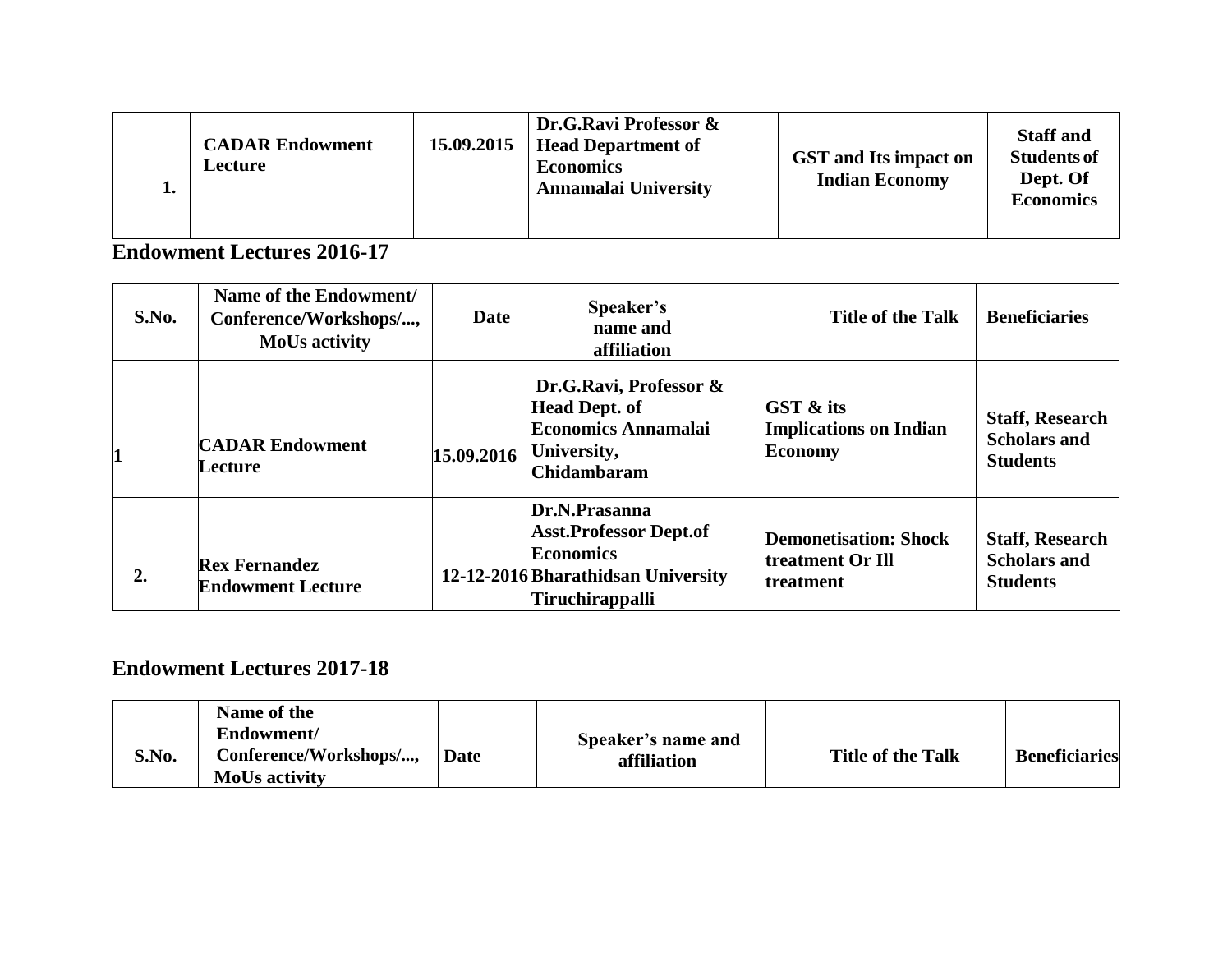|                | <b>CADAR Endowment</b>                            | 07.12.2017 | Dr.R.Rajendran<br>Secretary, Kings of<br>Engineering, Tanjure<br>and<br>Former Principal, AVVM<br>Sri<br>Pushpam College, Poondi.                                                                                             | <b>Impact of Reforms in</b><br><b>Agriculture</b>                  | <b>Staff and</b><br><b>Students</b> |
|----------------|---------------------------------------------------|------------|-------------------------------------------------------------------------------------------------------------------------------------------------------------------------------------------------------------------------------|--------------------------------------------------------------------|-------------------------------------|
| $\overline{c}$ | <b>Rex Fernandez</b><br><b>Endowment</b>          | 19.01.2018 | Dr.R.Rajendran<br><b>Associate Professor</b><br>in Economics<br>Periyar E.V.R. College,<br><b>Trichy</b>                                                                                                                      | <b>Agriculture Sustainability</b><br><b>Through External Trade</b> | <b>Staff</b> and<br><b>Students</b> |
| 3              | Dr.Arokiadoss<br>Kulandaisamy<br><b>Endowment</b> | 27.02.2018 | Dr.K.Kaliyamurthy,<br><b>Associate Professor &amp;</b><br><b>Head of the Department</b><br>of Economics, PG &<br><b>Research Department of</b><br><b>Economics</b> , Urumu<br>Dhanalakshmi<br>College, Tiruchirappalli-<br>19 | 'Digitilization Initiatives<br>and Indian Economy'                 | <b>Staff</b> and<br><b>Students</b> |

### **Endowment Lectures 2018-19**

| S.No. | Name of the Endowment/<br>Conference/Workshops/,<br><b>MoUs activity</b> | <b>Date</b> | Speaker's name and<br>affiliation          | <b>Title of the Talk</b>                                                               | <b>Beneficiaries</b>                |
|-------|--------------------------------------------------------------------------|-------------|--------------------------------------------|----------------------------------------------------------------------------------------|-------------------------------------|
|       | <b>CADAR Endowment</b>                                                   | 24.09.2018  | Dr. M. Maria John<br><b>Kennedy</b>        | <b>Development of Economic</b><br><b>Theory from Symmetric to</b><br><b>Asymmetric</b> | <b>Staff and</b><br><b>Students</b> |
|       | <b>Mr. Rex Fernadez</b><br><b>Endowment</b>                              | 11.12.2018  | Dr. F. R. Alexander<br><b>Pravin Durai</b> | <b>Economics in Business</b><br><b>Environment</b>                                     | <b>Staff and</b><br><b>Students</b> |